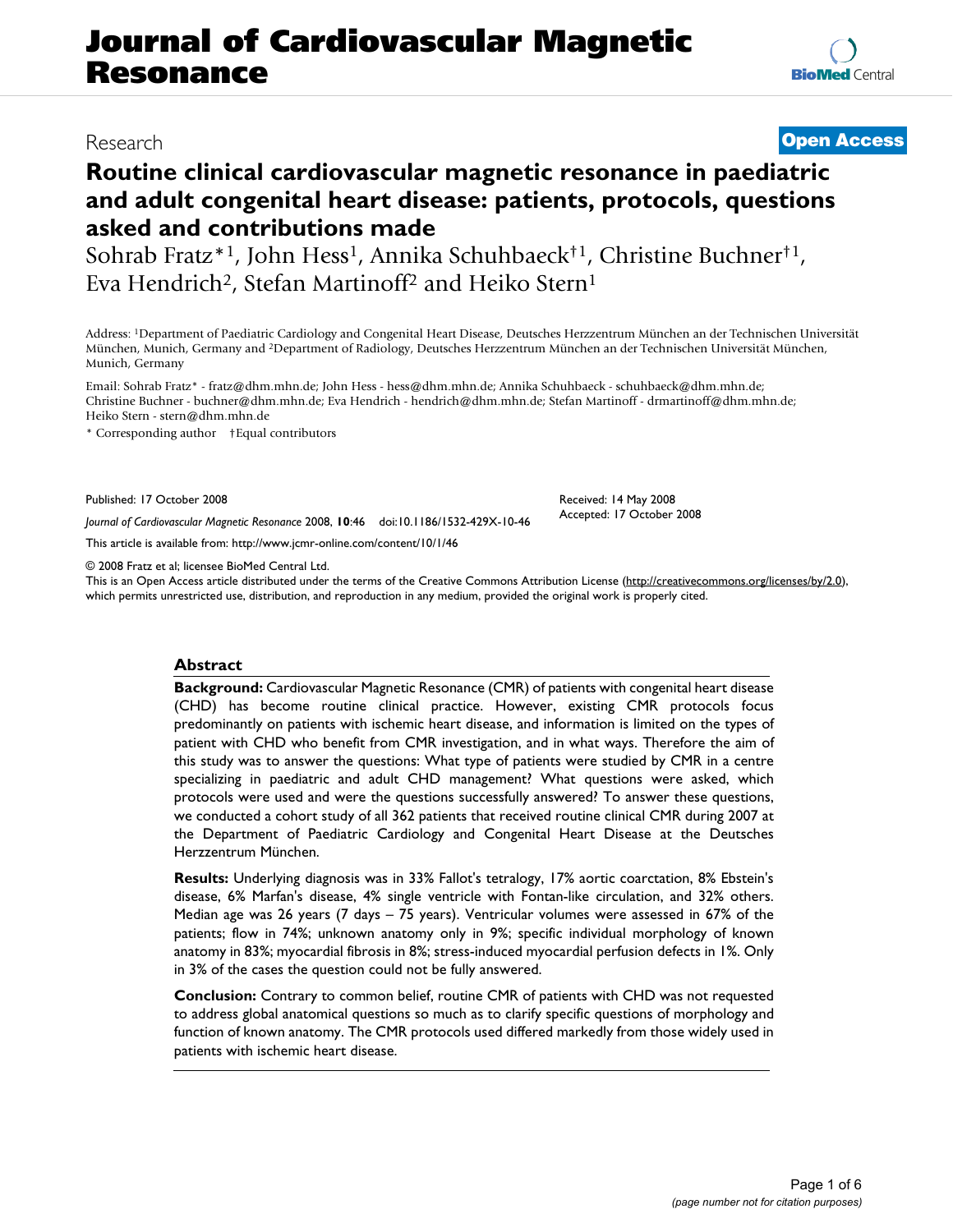#### **Background**

Moderate to severe forms of congenital heart disease (CHD) are found in about 6 of 1,000 live births[1]. All forms of CHD represent 7 to 19 of 1,000 live births [1-3]. As a result of the success of paediatric cardiology and cardiac surgery over the last three decades, there will shortly be more adults than children with CHD[4]. There are currently estimated to be at least 120,000 adults in Germany with CHD and this number is expected to rise by about 5,500 per year[5]. The number of patients with complex forms of CHD are expected to rise by about 50% within the next few years[6]. A vital component to the multidisciplinary management of the CHD patient is Cardiovascular Magnetic Resonance (CMR). CMR of patients with CHD has become routine practice during the last few years[7]. However, the majority of clinically used CMR protocols focus on adults with ischemic heart disease and relatively little information is available on protocols for patients with CHD[8,9]. Although general guidelines for CMR of patients with CHD have been developed[7,9,10], guidelines addressing the range of types of CHD have not. Nor has the range of CHD questions addressed by routine clinical CMR been recorded in paediatric and adult groups, or the duration of imaging, the place of sedation or anaesthesia, or the contribution of contrast agent. And most importantly, the clinical value or the ability to answer the question asked is unknown. Therefore the aim of this study was to answer the questions: What type of patients were studied by CMR in paediatric and adult CHD? What questions were asked, which protocols were used and were the questions successfully answered? To address these questions we analyzed the entire cohort of patients receiving a routine clinical cardiac study in a CMR-scanner in a large output center dedicated to paediatric and adult CHD during the year 2007.

#### **Results**

The main underlying diagnoses were as follows: 121 patients (33%) had Fallot-like hemodynamics after correction (Fallot's tetralogy, absent pulmonary valve, double outlet right ventricle, and pulmonary atresia with or without a ventricular septal defect status post correction). 61 patients (17%) had aortic coarctation and/or aortic arch anomalies (native, status post surgery, or status post surgery and catheter intervention). 30 patients (8%) had Ebstein's disease (native or status post surgery). 23 patients (6%) had Marfan's syndrome or other types of aortic dilatation (native or status post surgery). 16 patients (4%) had Fontan-like circulation (different types of right atrium to pulmonary artery anastomosis or total cavopulmonary connection with intracardiac or extracardiac tunnel). 16 patients (4%) had congenital aortic valve or supravalvular aortic stenosis (native or status post aortic valve dilatation or Ross operation). The remaining 95 patients (28%) had other underlying diagnoses [see additional file 1].

Median age for the entire cohort was 26 years (7 days – 75 years). Median weight was 64 kg (2.3 – 122 kg).

Median scan duration for the whole cohort was 47 min (2 – 110 min).

The majority of patients ( $n = 347, 96\%$ ) did not require sedation or intubation. Four patients (1%) required sedation without intubation. The median age of these four patients was 40 days (7 days – 2.4 months). The median scan duration of these four patients was 35 min (16 – 49 min). Eleven patients (3%) required anesthesia with intubation. The median age of these eleven patients was 3.3 years (15 days – 5.8 years). The median scan duration of these eleven patients was 38 min (20 – 131 min).

228 patients (63%) received contrast agent.

The questions asked were successfully answered in 350 patients (97%). The questions asked were only partially answered in five patients (1%), and not answered in seven patients (2%).

The reasons for an unsuccessful CMR-study were coil-artefacts  $(n = 3)$ , arrhythmia  $(n = 2)$ , unreliable ECG- or pulsewave-triggering  $(n = 2)$ , stent-artefacts in a patient with coarctation of the aorta  $(n = 1)$ , impossible positioning of a patient with extreme scoliosis  $(n = 1)$ , a previously undetected retrocardial surgical needle  $(n = 1)$ , unconclusive flow and morphology results  $(n = 1)$ , and claustrophobia  $(n = 1)$ .

Ventricular volumes were assessed in 241 patients (67%).

Flow was assessed in 267 patients (74%). Median number of flow measurements per patient was two  $(0 - 6)$ . One flow measurement was carried out in 30 patients (8%), two flow measurements in 72 patients (20%), three flow measurements in 18 patients (5%), four flow measurements in 132 patients (36%), five flow measurements in eight patients (2%), and six flow measurements in seven patients (2%).

Unknown anatomy was assessed only in 31 patients  $(9\%)$ .

Specific individual morphology of known anatomy was assessed in 299 patients (83%).

Myocardial fibrosis was assessed only in 29 patients (8%).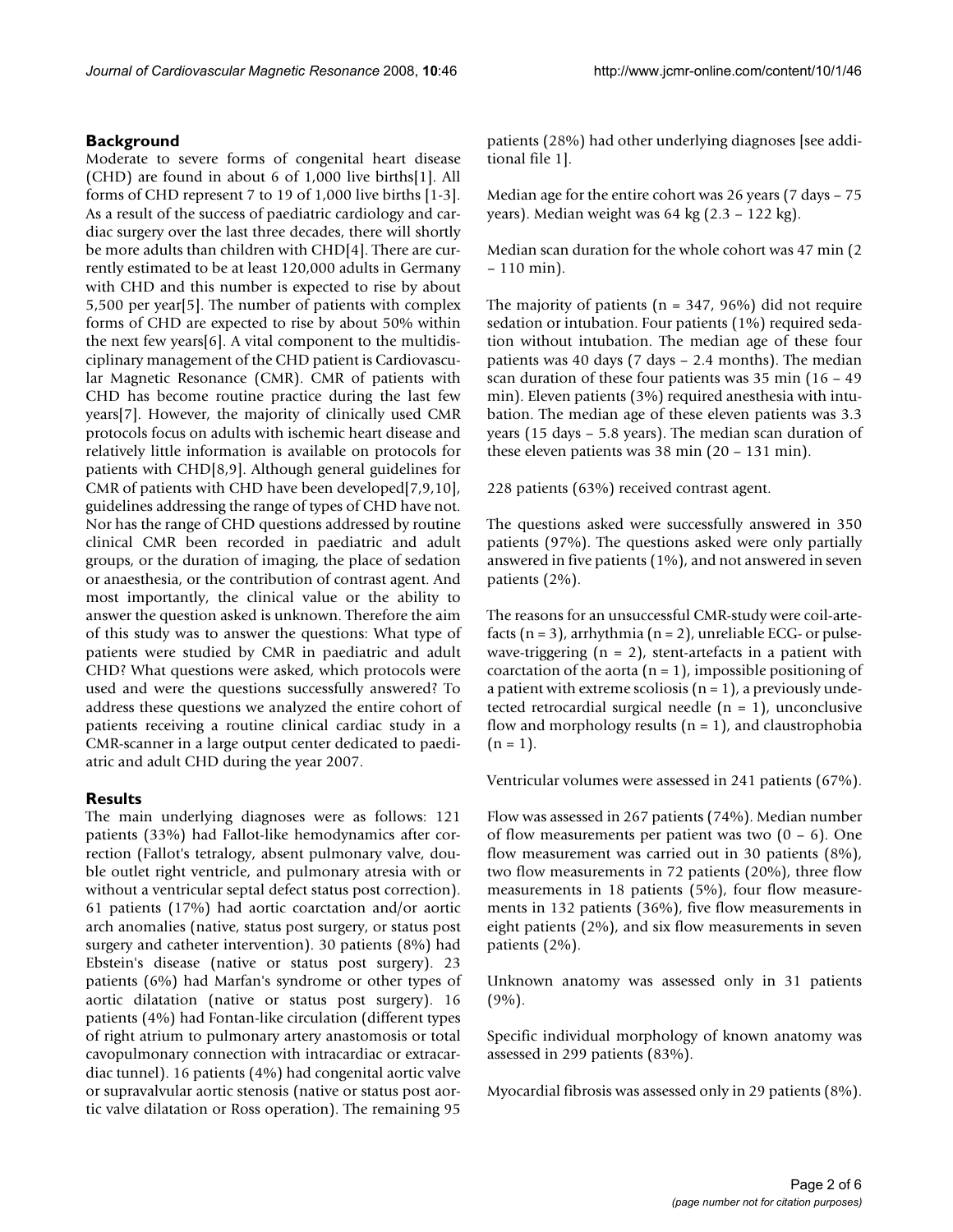Stress-induced myocardial perfusion defects were assessed only in three patients (1%).

### **Methods**

The study cohort consisted of all 362 patients that received routine clinical CMR between Januray, 1st and December, 31st, 2007 at the Department of Paediatric Cardiology and Congenital Heart Disease at the Deutsches Herzzentrum München.

A standard cardiac 1.5 Tesla MRI-scanner and a standard cardiac 12-channel coil were used for all patients (MAG-NETOM Avanto®, Siemens Healthcare, Erlangen, Germany). A standard MR-compatible anaesthesia monitor (Invivo, Orlando, USA) was used to continuously monitor ECG, blood pressure, transcutaneous saturation, exhaled  $CO<sub>2</sub>$  of all patients during anaesthesia with intubation or sedation without intubation.

All CMR reports of the entire cohort were retrospectively reviewed.

The following parameters were analysed: diagnosis, age, weight in kg, use of sedation or intubation, scan-duration defined as time between first and last scan, use of contrast agent (gadopentetate dimeglumine, Magnevist®, Bayer Health Care, Leverkusen, Germany), sequences used and the ability to answer the questions asked.

According to the question asked, as documented on the CMR report, we defined six types of questions to be answered: (1) Ventricular volumes, e.g. right ventricular end diastolic volume for the evaluation of patients with repaired Fallot's tetralogy. (2) Flow through a vessel, e.g. forward and backward flow through the pulmonary artery for calculation of pulmonary regurgitation for the evaluation of patients with repaired Fallot's tetralogy. (3) Unknown anatomy, e.g. search for veno-venous collaterals late after Fontan-type surgery. (4) Specific individual morphology of known anatomy, e.g. imaging of homograft morphology for planning percutaneous pulmonary valve implantation. (5) Presence of myocardial fibrosis, e.g. status post coronary event. (6) Presence of stressinduced myocardial perfusion defect, e.g. evaluation of chest pain status post coronary artery surgery. By grouping the sequences used according to the question to be answered, we therefore defined six protocols. (1) ventricular volume protocol (using multiphased, multislice cine SSFP sequences in axial or short axis orientation, temoral resolution: 20–40 ms, slice thickness: 4–6 mm), (2) flow protocol (using phase-encoded multiphased sequences, free breathing, retrospective ECG-gating, velocity encoding 150–500 cm/s), (3) unknown anatomy protocol (using 3-dimensional navigator- and ECG-triggered SSFP sequences, contrast enhanced angiography, and multiphased cine SSFP sequences), (4) specific individual morphology of known anatomy protocol (using 3-dimensional navigator- and ECG-triggered SSFP sequences, contrast enhanced angiography, and multiphased cine SSFP sequences), (5) myocardial fibrosis protocol (using Late Gadolinium Enhancement sequences), and (6) stressinduced myocardial perfusion defect protocol (using adenosin-stress-perfusion sequences).

The question asked, as documented on the CMR report, was defined as successfully answered according to the conclusion, as documented on the CMR report. If only parts of the question asked were successfully answered (e.g. successful volume analysis but unsuccessful flow analysis), the question was defined as partially answered. If during the retrospective analysis there was a doubt, that the answer asked was not successfully answered, the question was defined as not answered.

### **Discussion**

The results of this review of clinical practice study show that the largest patient group (33% of all patients) studied in a CMR system dedicated largely to CHD were young adults with Fallot-like hemodynamics after repair (Fallot's tetralogy, absent pulmonary valve, double outlet right ventricle, and pulmonary atresia with or without a ventricular septal defect status post correction). The second largest group (17%) were young adults with coarctation of the aorta or other aortic arch anomalies before or after surgery. These two groups accounted for half of the patients. The other half consisted of a heterogenous group of patients [see additional file 1].

The results of this study show that in two thirds of the cases quantification of ventricular volumes was amongst the questions asked [see additional file 1] and in three quarters, quantification of blood flow was requested. This contrasts with CMR imaging in patients with acquired heart disease [7,9] who, except in the presence of valvular heart disease, rarely require quantification of blood flow[8,9].

Furthermore, the results show that investigation of myocardial fibrosis or stress-induced myocardial perfusion defects was rarely requested, again in contrast to patients with acquired heart disease [8,9]. However, this may reflect our own experience [11], that fibrosis is not a common finding in patients with CHD.

Another important result of this study is that unknown anatomy was rarely (9%) a question asked in the study cohort. However, specific individual morphology of known anatomy was the most commonly asked question (83%). These findings support the previously stated hypothesis [12-14] that CMR in paediatric and adult CHD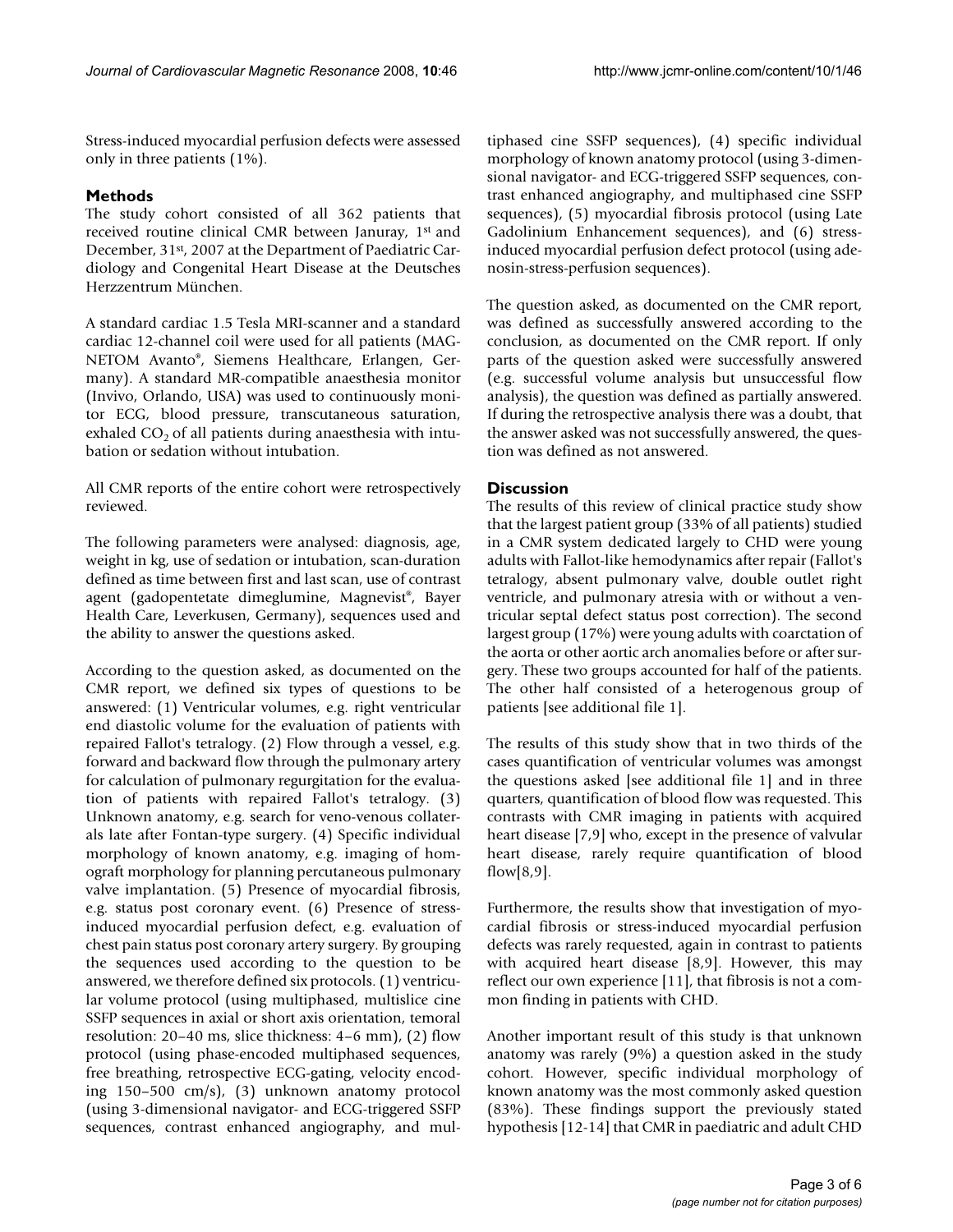is a tool for answering questions regarding specific individual morphology and hemodynamic function of *known* anatomy. This is in contrast to the perception that the primary goal of CMR in paediatric and adult CHD is to describe the location and anatomy of a congenital heart defect [15-18].

We also found that the overwhelming majority (97%) of all cases the questions asked were successfully answered by the CMR study.

In our series, one CMR-study could not be completed due to a previously undetected retrocardial surgical needle. After positioning the patient in the magnet, the scout sequences showed a large artifact for which no external explanation was found. A standard chest x-ray revealed a retrocardiac surgical needle. A retrospective review of the report of the operation 24 years previously in another hospital showed that the missing needle had been mentioned but could not be retrieved during the operation.

An important limitation of our study is that the study cohort reflects the specific situation in our center, the findings may not necessarily be applicable to other CHD centers. At our hospital (Deutsches Herzzentrum München) all paediatric patients with cardiac problems and all patients with CHD regardless of age are treated in a single Department of Paediatric Cardiology and Congenital Heart Disease, whereas it may be common practice for paediatric and adult patients to be managed in different departments. Our center may also differ from other centers in two further points. Firstly, in the larger Munich area close pre- and postnatal echocardiography is available and diagnosis and anatomy were usually well established by the first visit. Secondly, our patients are closely followed up throughout life and their anatomy continues to be well documented. Potential further differences to other centers may be related to our CMR service. Our hospital has one 1.5T MRI-scanner (MAGNETOM Avanto®, Siemens Healthcare, Erlangen, Germany). The scanner was used by all three departments of our hospital (Department of Paediatric Cardiology and Congenital Heart Disease, Department of Cardiology, and Department of Cardiac Surgery). The scanner was used for clinical and research questions. The scanner was used for cardiac imaging and also non-cardiac imaging (e.g. pre-/post OP imaging of the brain). The patients were booked at intervals through the day depending on the estimated scan time, all patients from the Department of Paediatric Cardiology and Congenital Heart Disease (cohort of this study) being booked hourly. On each working day two patients from the Department of Paediatric Cardiology and Congenital Heart Disease were booked well in advance (our current waiting list is three to four months). Up to two further cases a day from the Department of Paediatric Cardiology

and Congenital Heart Disease could be scheduled at short notice to address more urgent questions. The cohort of this study  $(n = 362)$  represented 26% of all patients scanned during 2007. Of note, the scan time of patients in this cohort was longer than most other patient cohorts, therefore the estimated total scan duration of the cohort of this study represented about 40% of total scan time during 2007. Postprocessing the data was also time-consuming, taking about one hour of postprocessing- and reporting-time per patient and requiring expertise in both CHD and CMR. Our set-up consisted of one expert in CHD and CMR (SF or HS), a trainee (AS or CB), and a technician. The expert in CHD and CMR planned the study, was responsible for the patient information and consent form, was present during the whole study, and wrote the report. The trainee was an interested beginner in CHD and well-trained in volume and flow analysis. The trainee analysed the volume and flow studies on a separate work station during the on-going study. The technician rotated to the scanner from a pool of technicians with variable knowledge of CHD and CMR. The results of the studies were presented the following working day by the expert in CHD and CMR on a daily conference including presentation of other imaging modalities. For these conferences the expert in CHD and CMR presented the data and the images using a dedicated work station and projector.

Only a relatively small subgroup of patients ( $n = 15/362$ , 4%) required anaesthesia with intubation, or sedation without intubation. Therefore, the relative safety of anaesthesia with intubation or sedation without intubation cannot be deduced from the numbers available. Not all clinicians would necessarily accept that sedation of nonintubated patients with CHD is acceptably safe when imaging in the confines of a magnet. On the other hand however, not all clinicians would necessarily accept that intubation of a patient is justified for a short non-invasive study that does not necessarily require interruption of free breathing. The decision to carry out CMR under anaesthesia with intubation or sedation without intubation was based on three points at our center: the need for acquisition during interrupted breathing, the expected compliance of the patient and the preference of the anaesthesiologist. The expert in CHD and CMR (SF or HS) decided first after speaking with the parent of the patient if the CMR could be carried out without any form of anaesthesia or sedation. If this was not the case, he decided, depending on the need for breath holds and the anticipated length of the study, if anaesthesia with intubation or sedation without intubation was needed. He then reached a final decision with the responsible anaesthesiologist.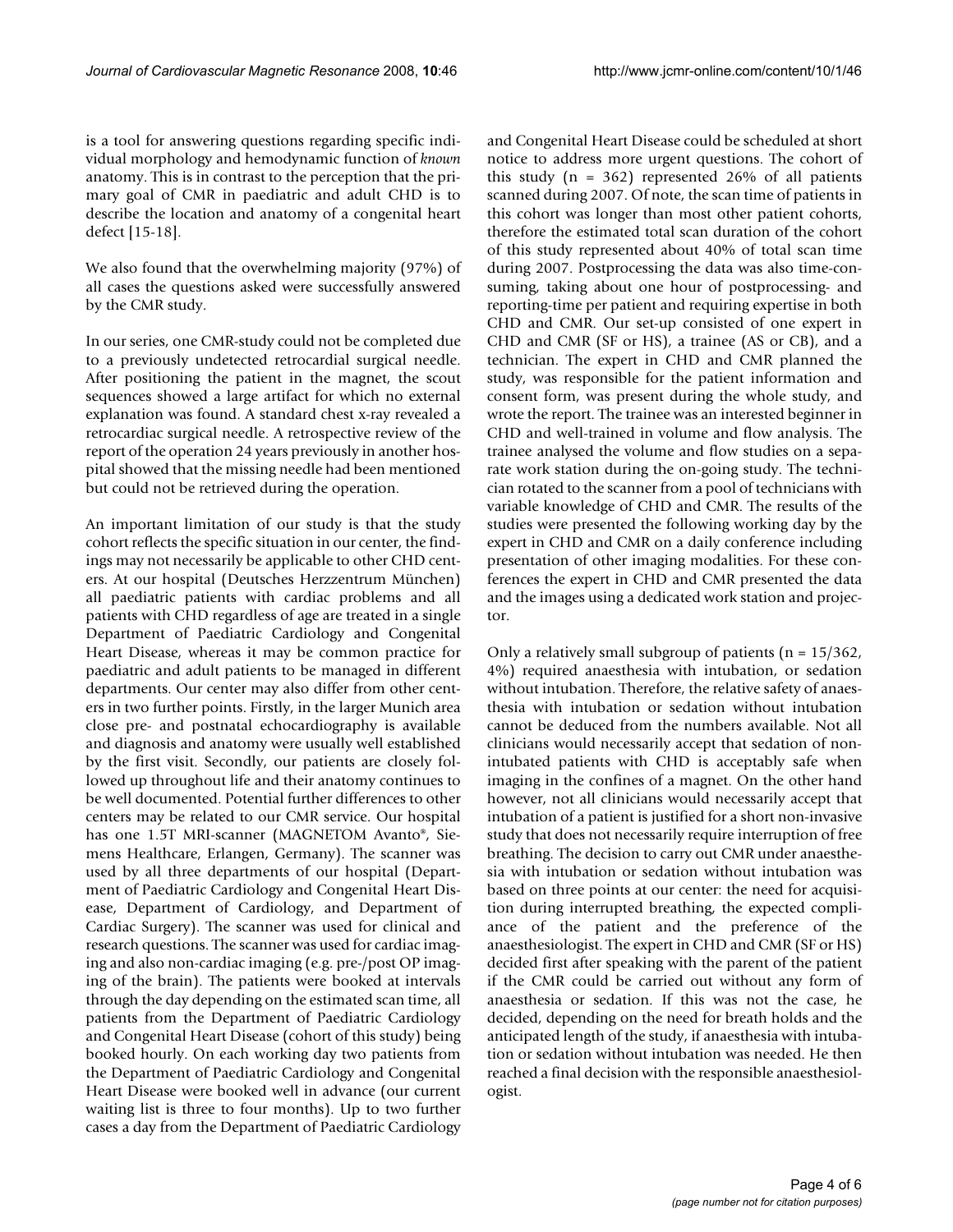#### **Conclusion**

Taken together, the results of this study show that patients referred to CMR in paediatric and adult CHD had already been evaluated anatomically, and the main reasons for referral for CMR were questions regarding specific individual morphology and function of known anatomy.

This cohort study of patients receiving a routine clinical CMR study in a scanner dedicated to paediatric and adult CHD in 2007 may provide a basis for hospital planners and the CMR industry to understand the needs of patients with CHD.

#### **Competing interests**

Sohrab Fratz has received speaker fees from Siemens Healthcare, Erlangen, Germany. All other authors have no conflict of interest.

#### **Authors' contributions**

SF planned, designed and conducted the study, carried out all CMR studies, analyzed and interpreted the entire data, and wrote the draft and the final version of the manuscript. JH took part in the conception and design of the study and reviewed the drafts of the manuscript for important intellectual content. AS took part in the conception and design of the study, in the evaluation of a substantial number of the CMR studies, reviewed the drafts of the manuscript for important intellectual content.

CB took part in the conception and design of the study, in the evaluation of a substantial number of the CMR studies, reviewed the drafts of the manuscript for important intellectual content. EH took part in the conception and design of the study, assisted in the evaluation of a few CMR studies, reviewed the drafts of the manuscript for important intellectual content. SM took part in the conception and design of the study, reviewed the drafts of the manuscript for important intellectual content.

HS took part in the conception and design of the study, reviewed the drafts of the manuscript for important intellectual content. All authors have seen and approved the final version of the manuscript.

### **Additional material**

**Additional file 1**

*Patient's demographics, protocols used, questions asked and contributions made. no further description.* Click here for file [\[http://www.biomedcentral.com/content/supplementary/1532-](http://www.biomedcentral.com/content/supplementary/1532-429X-10-46-S1.doc) 429X-10-46-S1.doc]

#### **References**

- Hoffman *JIE*, Kaplan S: [The incidence of congenital heart dis](http://www.ncbi.nlm.nih.gov/entrez/query.fcgi?cmd=Retrieve&db=PubMed&dopt=Abstract&list_uids=12084585)**[ease.](http://www.ncbi.nlm.nih.gov/entrez/query.fcgi?cmd=Retrieve&db=PubMed&dopt=Abstract&list_uids=12084585)** *J Am Coll Cardiol* 2002, **39:**1890-1900.
- 2. Lindinger A, Schwedler G, Olchvary J, Hense HW: **Prevalence of Congenital Heart Disease in Newborns in Germany: Preliminary Data of the PAN Study.** *Cardiol Young* 2008, **18:**17-18.
- 3. Schoetzau A, van Santen F, Sauer U, Irl C: **[\[Cardiovascular abnor](http://www.ncbi.nlm.nih.gov/entrez/query.fcgi?cmd=Retrieve&db=PubMed&dopt=Abstract&list_uids=9340939)[malities in Bavaria 1984–1991\].](http://www.ncbi.nlm.nih.gov/entrez/query.fcgi?cmd=Retrieve&db=PubMed&dopt=Abstract&list_uids=9340939)** *Z Kardiol* 1997, **86:**496-504.
- 4. Deanfield J, Thaulow E, Warnes C, *et al.*: **[Management of Grown](http://www.ncbi.nlm.nih.gov/entrez/query.fcgi?cmd=Retrieve&db=PubMed&dopt=Abstract&list_uids=12868424) [Up Congenital Heart Disease. The Task Force on the Man](http://www.ncbi.nlm.nih.gov/entrez/query.fcgi?cmd=Retrieve&db=PubMed&dopt=Abstract&list_uids=12868424)agement of Grown Up Congenital Heart Disease of the** [European Society of Cardiology.](http://www.ncbi.nlm.nih.gov/entrez/query.fcgi?cmd=Retrieve&db=PubMed&dopt=Abstract&list_uids=12868424) **24:**1035-1084.
- 5. Kaemmerer H, Hess J: **[\[Adult patients with congenital heart](http://www.ncbi.nlm.nih.gov/entrez/query.fcgi?cmd=Retrieve&db=PubMed&dopt=Abstract&list_uids=15650959) [abnormalities: present and future\].](http://www.ncbi.nlm.nih.gov/entrez/query.fcgi?cmd=Retrieve&db=PubMed&dopt=Abstract&list_uids=15650959)** *Dtsch Med Wochenschr* 2005, **130:**97-101.
- 6. Petersen S, Peto V, Rayner M: **Congenital heart disease statistics.** *British Heart Foundation Statistics Database* 2003:1-27.
- 7. Pennell DJ, Sechtem UP, Higgins CB, *et al.*: **[Clinical indications for](http://www.ncbi.nlm.nih.gov/entrez/query.fcgi?cmd=Retrieve&db=PubMed&dopt=Abstract&list_uids=15522474) [cardiovascular magnetic resonance \(CMR\): Consensus Panel](http://www.ncbi.nlm.nih.gov/entrez/query.fcgi?cmd=Retrieve&db=PubMed&dopt=Abstract&list_uids=15522474) [report.](http://www.ncbi.nlm.nih.gov/entrez/query.fcgi?cmd=Retrieve&db=PubMed&dopt=Abstract&list_uids=15522474)** *Eur Heart J* 2004, **25:**1940-1965.
- 8. Hendel RC, Patel MR, Kramer CM, Poon M, Hendel RC, Carr JC, Gerstad NA, Gillam LD, Hodgson JM, Kim RJ, Kramer CM, Lesser JR, Martin ET, Messer JV, Redberg RF, Rubin GD, Rumsfeld JS, Taylor AJ, Weigold WG, Woodard PK, Brindis RG, Hendel RC, Douglas PS, Peterson ED, Wolk MJ, Allen JM, Patel MR, American College of Cardiology Foundation Quality Strategic Directions Committee Appropriateness Criteria Working Group; American College of Radiology; Society of Cardiovascular Computed Tomography; Society for Cardiovascular Magnetic Resonance; American Society of Nuclear Cardiology; North American Society for Cardiac Imaging; Society for Cardiovascular Angiography and Interventions; Society of Interventional Radiology: **[ACCF/ACR/SCCT/SCMR/ASNC/NASCI/](http://www.ncbi.nlm.nih.gov/entrez/query.fcgi?cmd=Retrieve&db=PubMed&dopt=Abstract&list_uids=17010819) SCAI/SIR 2006 Appropriateness Criteria for Cardiac Computed Tomography and Cardiac Magnetic Resonance Imaging: A Report of the American College of Cardiology Foundation Quality Strategic Directions Committee Appropriateness Criteria Working Group, American College of Radiology, Society of Cardiovascular Computed Tomography, Society for Cardiovascular Magnetic Resonance, American Society of Nuclear Cardiology, North American Society [for Cardiac Imaging, Society for Cardiovascular Angiogra](http://www.ncbi.nlm.nih.gov/entrez/query.fcgi?cmd=Retrieve&db=PubMed&dopt=Abstract&list_uids=17010819)phy and Interventions, and Society of Interventional Radiol[ogy.](http://www.ncbi.nlm.nih.gov/entrez/query.fcgi?cmd=Retrieve&db=PubMed&dopt=Abstract&list_uids=17010819)** *J Am Coll Cardiol* 2006, **48:**1475-1497.
- 9. Kramer C, Barkhausen J, Flamm S, Kim RJ, Nagel E: **[Standardized](http://www.ncbi.nlm.nih.gov/entrez/query.fcgi?cmd=Retrieve&db=PubMed&dopt=Abstract&list_uids=18605997) [cardiovascular magnetic resonance imaging \(CMR\) proto](http://www.ncbi.nlm.nih.gov/entrez/query.fcgi?cmd=Retrieve&db=PubMed&dopt=Abstract&list_uids=18605997)cols, society for cardiovascular magnetic resonance: board of [trustees task force on standardized protocols.](http://www.ncbi.nlm.nih.gov/entrez/query.fcgi?cmd=Retrieve&db=PubMed&dopt=Abstract&list_uids=18605997)** *J Cardiovasc Magn Reson* 2008, **10:**35.
- 10. **[Task Force of the European Society of Cardiology in Collab](http://www.ncbi.nlm.nih.gov/entrez/query.fcgi?cmd=Retrieve&db=PubMed&dopt=Abstract&list_uids=9503174)[oration with the Association of European Paediatric Cardiol](http://www.ncbi.nlm.nih.gov/entrez/query.fcgi?cmd=Retrieve&db=PubMed&dopt=Abstract&list_uids=9503174)ogists. The clinical role of magnetic resonance in [cardiovascular disease.](http://www.ncbi.nlm.nih.gov/entrez/query.fcgi?cmd=Retrieve&db=PubMed&dopt=Abstract&list_uids=9503174)** *Eur Heart J* 1998, **19:**19-39.
- 11. Fratz S, Hauser M, Bengel FM, *et al.*: **[Myocardial scars determined](http://www.ncbi.nlm.nih.gov/entrez/query.fcgi?cmd=Retrieve&db=PubMed&dopt=Abstract&list_uids=16775088) [by delayed-enhancement magnetic resonance imaging and](http://www.ncbi.nlm.nih.gov/entrez/query.fcgi?cmd=Retrieve&db=PubMed&dopt=Abstract&list_uids=16775088) positron emission tomography are not common in right ven[tricles with systemic function in long-term follow up.](http://www.ncbi.nlm.nih.gov/entrez/query.fcgi?cmd=Retrieve&db=PubMed&dopt=Abstract&list_uids=16775088)** *Heart* 2006, **92:**1673-1677.
- 12. Higgins CB, Byrd BFd, Farmer DW, Osaki L, Silverman NH, Cheitlin MD: **[Magnetic resonance imaging in patients with congenital](http://www.ncbi.nlm.nih.gov/entrez/query.fcgi?cmd=Retrieve&db=PubMed&dopt=Abstract&list_uids=6488498) [heart disease.](http://www.ncbi.nlm.nih.gov/entrez/query.fcgi?cmd=Retrieve&db=PubMed&dopt=Abstract&list_uids=6488498)** *Circulation* 1984, **70:**851-860.
- 13. Roest AA, Helbing WA, Wall E van der, de Roos A: **[Postoperative](http://www.ncbi.nlm.nih.gov/entrez/query.fcgi?cmd=Retrieve&db=PubMed&dopt=Abstract&list_uids=10548773) [evaluation of congenital heart disease by magnetic reso](http://www.ncbi.nlm.nih.gov/entrez/query.fcgi?cmd=Retrieve&db=PubMed&dopt=Abstract&list_uids=10548773)[nance imaging.](http://www.ncbi.nlm.nih.gov/entrez/query.fcgi?cmd=Retrieve&db=PubMed&dopt=Abstract&list_uids=10548773)** *J Magn Reson Imaging* 1999, **10:**656-666.
- 14. Didier D, Ratib O, Beghetti M, Oberhaensli I, Friedli B: **[Morphologic](http://www.ncbi.nlm.nih.gov/entrez/query.fcgi?cmd=Retrieve&db=PubMed&dopt=Abstract&list_uids=10548772) [and functional evaluation of congenital heart disease by mag](http://www.ncbi.nlm.nih.gov/entrez/query.fcgi?cmd=Retrieve&db=PubMed&dopt=Abstract&list_uids=10548772)[netic resonance imaging.](http://www.ncbi.nlm.nih.gov/entrez/query.fcgi?cmd=Retrieve&db=PubMed&dopt=Abstract&list_uids=10548772)** *J Magn Reson Imaging* 1999, **10:**639-655.
- 15. Link KM, Lesko NM: **[Magnetic resonance imaging in the evalu](http://www.ncbi.nlm.nih.gov/entrez/query.fcgi?cmd=Retrieve&db=PubMed&dopt=Abstract&list_uids=1747330)[ation of congenital heart disease.](http://www.ncbi.nlm.nih.gov/entrez/query.fcgi?cmd=Retrieve&db=PubMed&dopt=Abstract&list_uids=1747330)** *Magn Reson Q* 1991, **7:**173-90.
- 16. Hoppe UC, Dederichs B, Deutsch HJ, Theissen P, Schicha H, Sechtem U: **[Congenital heart disease in adults and adolescents: com](http://www.ncbi.nlm.nih.gov/entrez/query.fcgi?cmd=Retrieve&db=PubMed&dopt=Abstract&list_uids=8637985)[parative value of transthoracic and transesophageal](http://www.ncbi.nlm.nih.gov/entrez/query.fcgi?cmd=Retrieve&db=PubMed&dopt=Abstract&list_uids=8637985) [echocardiography and MR imaging.](http://www.ncbi.nlm.nih.gov/entrez/query.fcgi?cmd=Retrieve&db=PubMed&dopt=Abstract&list_uids=8637985) 199:**669-677.